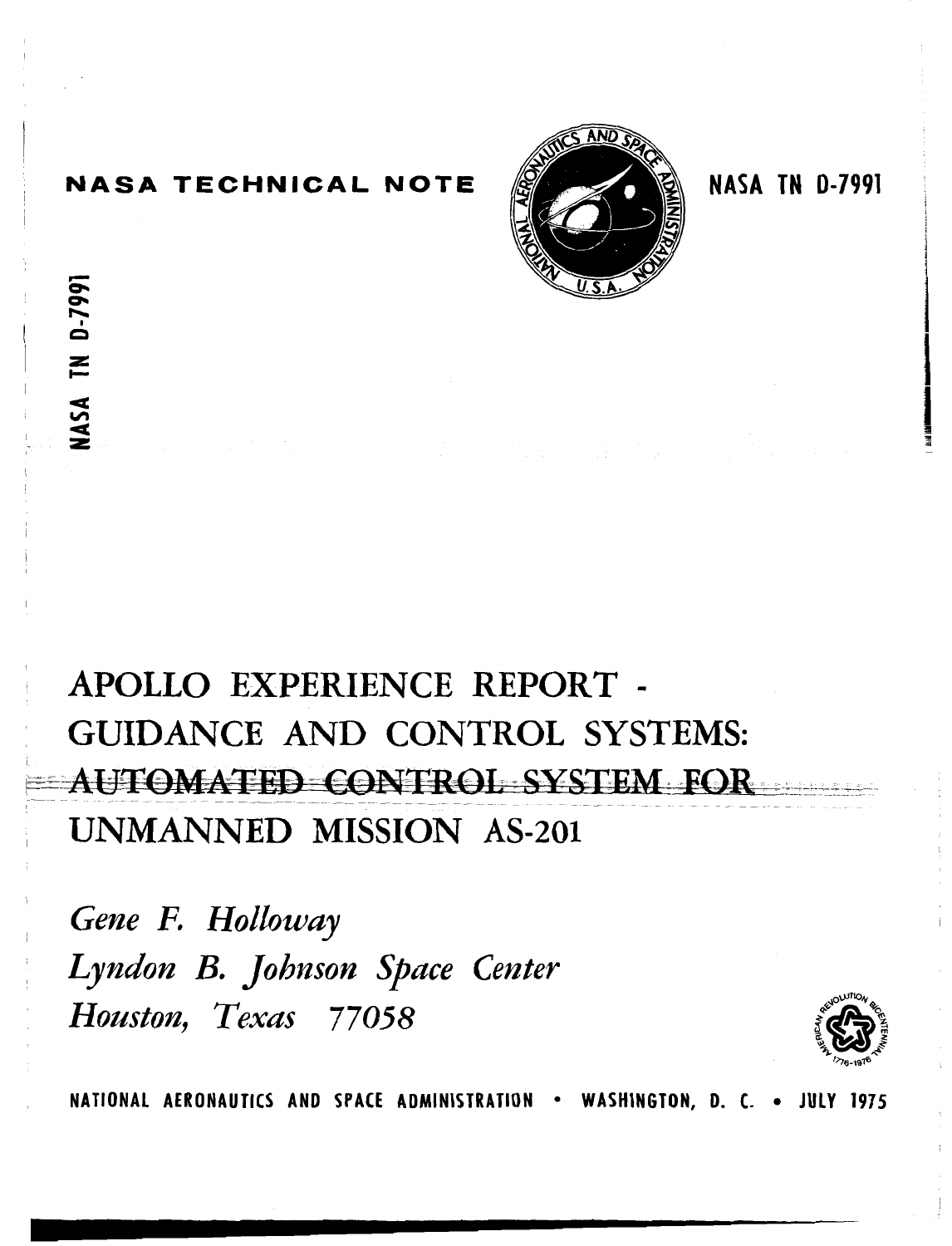| 1. Report No.<br><b>NASA TN D-7991</b>                                                                                                                                                                                                                                                                                                                                                                                                                                                                                                                                                                                                                                                                                                                                                                                                                                                                                              | 2. Government Accession No.                                                        |                                                                                    | 3. Recipient's Catalog No.            |                      |  |  |  |  |  |
|-------------------------------------------------------------------------------------------------------------------------------------------------------------------------------------------------------------------------------------------------------------------------------------------------------------------------------------------------------------------------------------------------------------------------------------------------------------------------------------------------------------------------------------------------------------------------------------------------------------------------------------------------------------------------------------------------------------------------------------------------------------------------------------------------------------------------------------------------------------------------------------------------------------------------------------|------------------------------------------------------------------------------------|------------------------------------------------------------------------------------|---------------------------------------|----------------------|--|--|--|--|--|
| 4. Title and Subtitle<br>APOLLO EXPERIENCE REPORT<br>GUIDANCE AND CONTROL SYSTEMS: AUTOMATED CONTROL<br>SYSTEM FOR UNMANNED MISSION AS-201                                                                                                                                                                                                                                                                                                                                                                                                                                                                                                                                                                                                                                                                                                                                                                                          | 5. Report Date<br><b>July 1975</b><br>6. Performing Organization Code<br>JSC-08491 |                                                                                    |                                       |                      |  |  |  |  |  |
| 7. Author(s)<br>Gene F. Holloway                                                                                                                                                                                                                                                                                                                                                                                                                                                                                                                                                                                                                                                                                                                                                                                                                                                                                                    |                                                                                    | 8. Performing Organization Report No.<br>$S - 431$<br>10. Work Unit No.            |                                       |                      |  |  |  |  |  |
| 9. Performing Organization Name and Address                                                                                                                                                                                                                                                                                                                                                                                                                                                                                                                                                                                                                                                                                                                                                                                                                                                                                         |                                                                                    |                                                                                    | $914 - 50 - 30 - 01 - 72$             |                      |  |  |  |  |  |
| Lyndon B. Johnson Space<br>enter<br>Houston, Texas 77058                                                                                                                                                                                                                                                                                                                                                                                                                                                                                                                                                                                                                                                                                                                                                                                                                                                                            |                                                                                    |                                                                                    | 11. Contract or Grant No.             |                      |  |  |  |  |  |
|                                                                                                                                                                                                                                                                                                                                                                                                                                                                                                                                                                                                                                                                                                                                                                                                                                                                                                                                     |                                                                                    |                                                                                    | 13. Type of Report and Period Covered |                      |  |  |  |  |  |
| 12. Sponsoring Agency Name and Address                                                                                                                                                                                                                                                                                                                                                                                                                                                                                                                                                                                                                                                                                                                                                                                                                                                                                              |                                                                                    |                                                                                    | <b>Technical Note</b>                 |                      |  |  |  |  |  |
| National Aeronautics and Space Administration<br>Washington, D.C. 20546                                                                                                                                                                                                                                                                                                                                                                                                                                                                                                                                                                                                                                                                                                                                                                                                                                                             |                                                                                    |                                                                                    | 14. Sponsoring Agency Code            |                      |  |  |  |  |  |
| 15. Supplementary Notes                                                                                                                                                                                                                                                                                                                                                                                                                                                                                                                                                                                                                                                                                                                                                                                                                                                                                                             |                                                                                    |                                                                                    |                                       |                      |  |  |  |  |  |
|                                                                                                                                                                                                                                                                                                                                                                                                                                                                                                                                                                                                                                                                                                                                                                                                                                                                                                                                     |                                                                                    |                                                                                    |                                       |                      |  |  |  |  |  |
| 16. Abstract                                                                                                                                                                                                                                                                                                                                                                                                                                                                                                                                                                                                                                                                                                                                                                                                                                                                                                                        |                                                                                    |                                                                                    |                                       |                      |  |  |  |  |  |
| An unmanned test flight program was required to evaluate the Apollo command module heat<br>shield and Apollo command and service module/Saturn launch vehicle structural integrity.<br>An automated control system was developed to provide the mission event sequencing, the<br>real-time ground control interface, and the backup attitude reference system for unmanned<br>mission AS-201. Descriptions of the required mission events, the design logic, the<br>redundancy concept, and the ground-support-equipment concept are included. Some of the<br>more interesting development problem areas are discussed. The mission event time line<br>and the real-time ground command list are included to provide an outline of the control<br>system capabilities and requirements. The unmanned AS-201 mission was accomplished<br>with the automated control system, which functioned correctly without any flight anomalies. |                                                                                    |                                                                                    |                                       |                      |  |  |  |  |  |
| 17. Key Words (Suggested by Author(s))<br>'Apollo Program<br>'Saturn Launch Vehicles'<br>'Automatic Sequencing<br>'Backup Attitude Reference System<br>Command and Service Module                                                                                                                                                                                                                                                                                                                                                                                                                                                                                                                                                                                                                                                                                                                                                   | 'Control Programer<br>'Unmanned<br>Spacecraft                                      | 18. Distribution Statement<br>STAR Subject Category:<br>12 (Astronautics, General) |                                       |                      |  |  |  |  |  |
| 19. Security Classif. (of this report)<br>Unclassified                                                                                                                                                                                                                                                                                                                                                                                                                                                                                                                                                                                                                                                                                                                                                                                                                                                                              | 20. Security Classif. (of this page)<br>Unclassified                               |                                                                                    | 21. No. of Pages<br>15                | 22. Price*<br>\$3.25 |  |  |  |  |  |

**\*For sale by the National Technical Information Service, Springfield, Virginia 22151**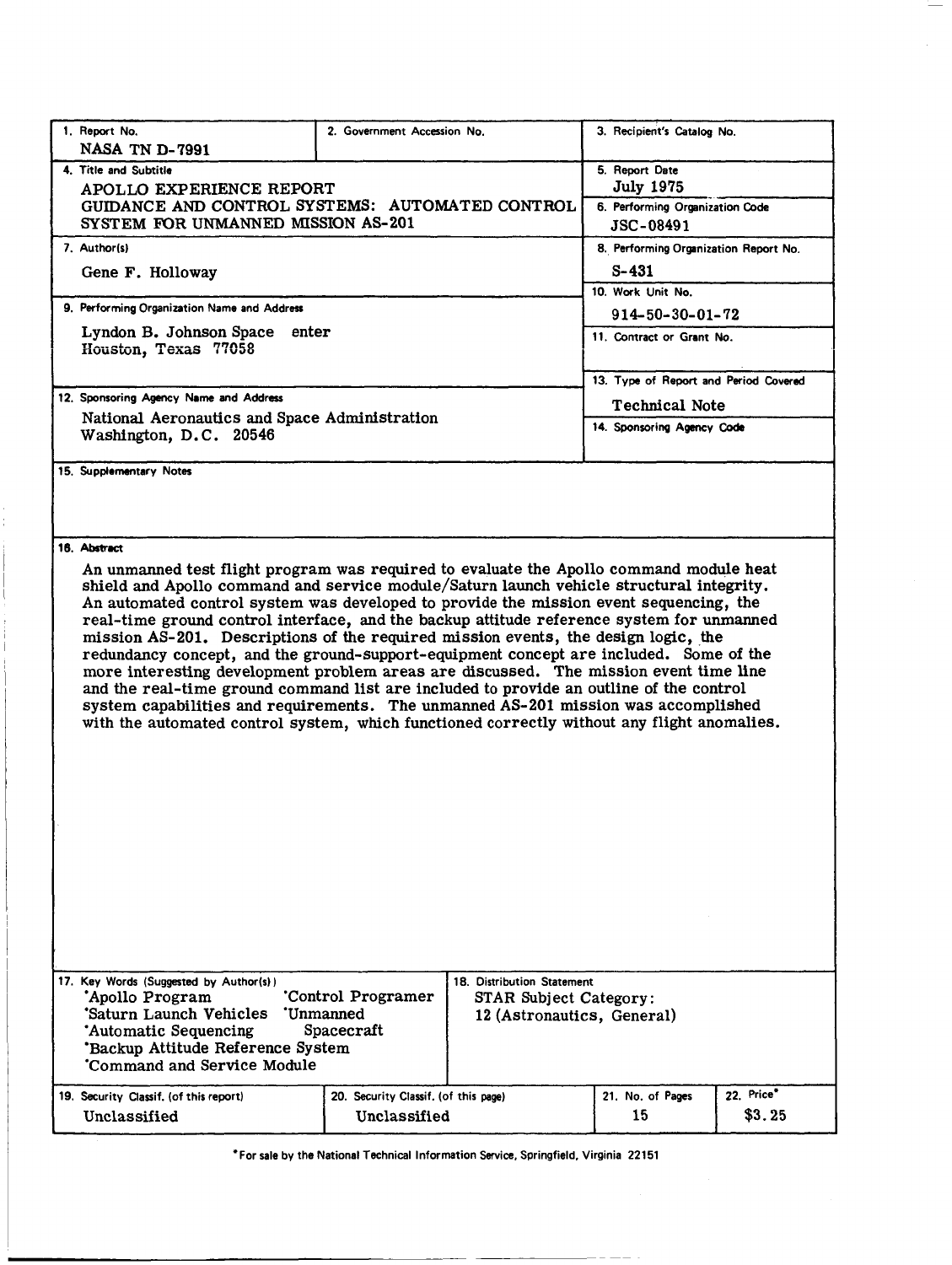# **APOLLO EXPERI ENCE REPORT**

# **GUI DANCE AND CONTROL SYSTEMS:**

#### **AUTOMATED CONTROL SYSTEM FOR UNMANNED MISSION AS-201**

# **By Gene F. Holloway Lyndon 6. Johnson Space Center**

### **SUMMARY**

An automated control system was developed to provide the event sequencing and backup attitude control for Apollo unmanned test flight AS-201. Existing flight-qualified components and electronic technologies were used in the automated control system design to meet the critical 14-month development schedule. The system design had the flexibility and the capability needed to reconfigure for changes in the mission event time line. This flexibility was demonstrated **by** incorporating changes in the programer event sequence for a new mission time line as late as 2 weeks before integrated testing started at the NASA John F. Kennedy Space Center. All system requirements of the automated control system were satisfactorily achieved with the successful accomplishment of the Apollo AS-201 test flight.

## **INTRODUCTION**

The structure and heat-shield design of the Apollo command module (CM), although similar to those of the Mercury and Gemini spacecraft, had enough differences to require an unmanned test flight program. The primary objectives of the first unmanned Apollo supercircular mission, AS-20l/spacecraft 009, were to demonstrate the command and service module (CSM)/Saturn IB (S-IB) structural integrity and to evaluate the heat-shield performance. An automated control system for unmanned flights was developed by the NASA and the CSM prime contractor to provide the automatic event sequencing for the spacecraft and to provide a real-time ground command interface for backup attitude control and sequencing. The development of the unmanned automated control system from the initial concepts to the operational flight is reviewed in this report. The experiences outlined have resulted in information useful for future unmanned test flight equipment design.

As an aid to the reader, where necessary the original units of measure have been converted to the equivalent value in the Système International d'Unités (SI). The SI units are written first, and the original units are written parenthetically thereafter.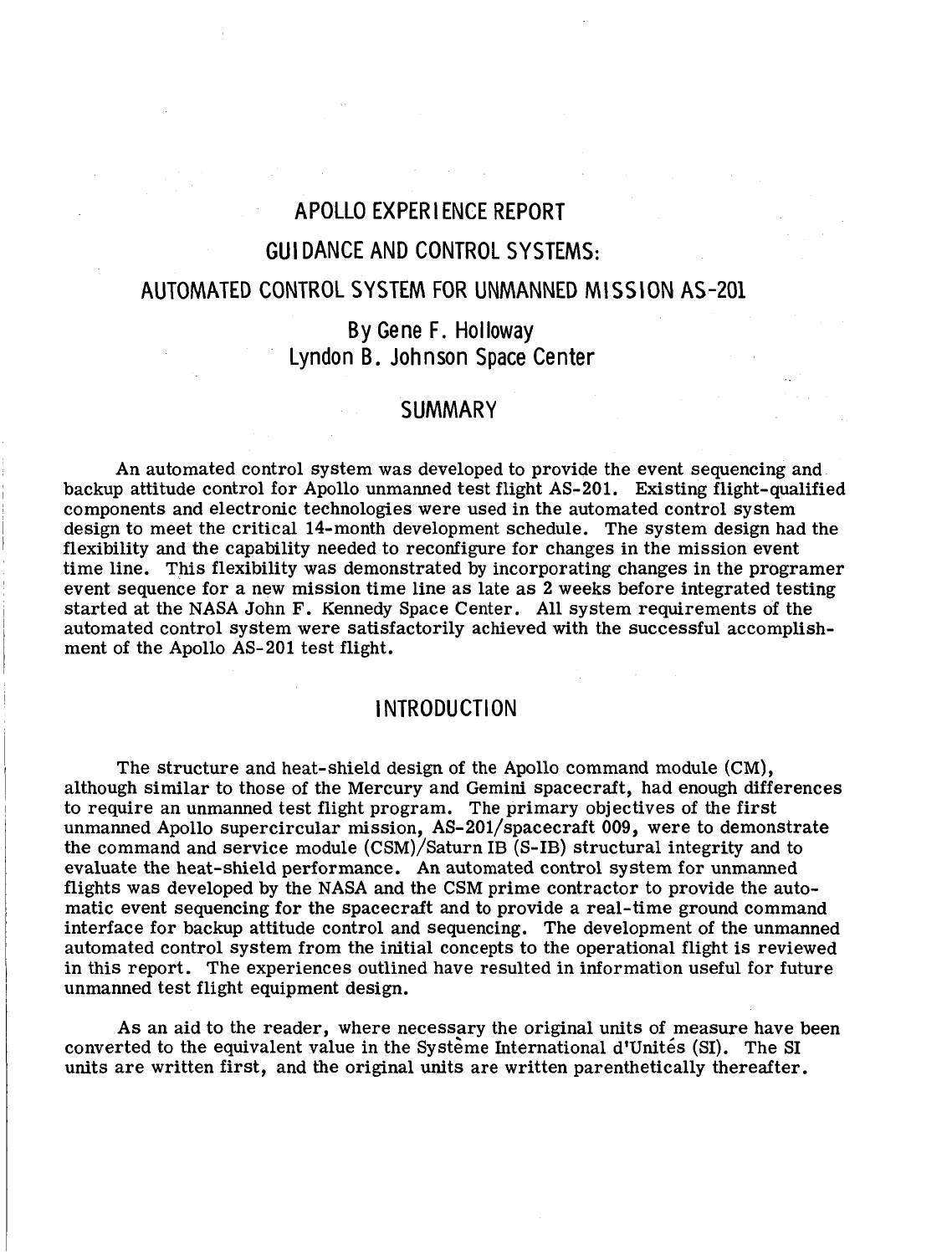## **SYSTEM OPERATION DESCRI PTION**

Unmanned flights were required to verify the **CSM/S-IB** structural integrity and to evaluate the **CM** heat-shield ablator performance. These first-order flight objectives were grouped with several other test objectives and subsystem performance evaluations that had to be demonstrated successfully before the spacecraft could be rated for manned flight. The automated control system (fig. 1) consisted of the automated command control **(ACC)** unit, the radio command control **(RCC)** unit, the sequential timer, and the attitude reference system **(ARS).** The **ACC,** the **RCC,** the sequential timer, and the associated cable set were further identified as the control programer **(CP).** 

The **ACC** provided the event-sequencing functions to the various interfacing subsystems as a function of mission-elapsed time. The events that caused output switching of other subsystems as a function of time are listed in table **I.** These event times were provided to the **ACC** by two timers developed for the Agena B program. The mission event times were preestablished by the flight plan and were adjustable in 0.5-second increments to a 2498-second mission duration. One timer was for normal mission functions (table II) and was capable of providing 22 event settings. The other timer was for abort functioning and provided 14 event settings.



Figure 1. - Automated control system functional interface block diagram.

**2**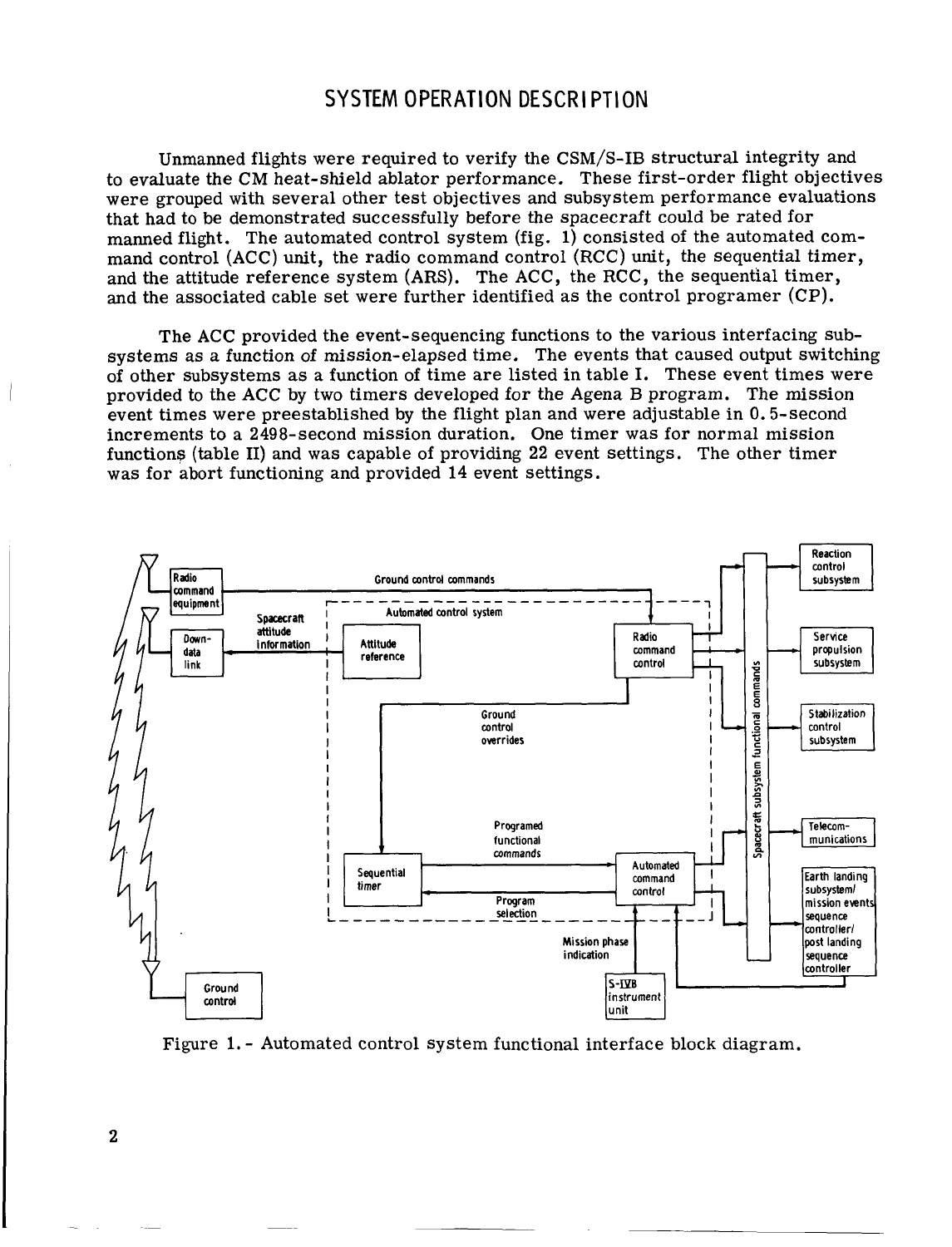# TABLE I. - MISSION EVENT DESCRIPTION

| Event           | Result of event                                                   |
|-----------------|-------------------------------------------------------------------|
| E1              | Arm service propulsion subsystem (SPS) thrust solenoids           |
| E2              | Plus-X translation                                                |
| E3              | Stabilization control subsystem (SCS) entry mode enable           |
| E <sub>4</sub>  | Minus 5-deg/sec pitch rate                                        |
| E6              | Plus 5-deg/sec roll rate                                          |
| E7              | CM/service module (SM) separation                                 |
| E8              | Earth landing subsystem (ELS) activate                            |
| E9              | Uncage SCS gyros                                                  |
| E10             | <b>SPS thrust OFF</b>                                             |
| E11             | Arm 0.05g backup                                                  |
| E12             | SPS thrust ON                                                     |
| E13             | S-IVB/spacecraft separation                                       |
| E14             | Escape tower jettison fire                                        |
| E <sub>15</sub> | Launch escape motor fire                                          |
| E <sub>16</sub> | Transfer thrust OFF control                                       |
| E17             | Tape recorders OFF                                                |
| E18             | Tape recorders ON                                                 |
| E22             | Start environmental control subsystem glycol evaporator operation |
| E23             | First gimbal position set                                         |
| E24             | Second gimbal position set                                        |
| E25             | Gimbal motors start A                                             |
| E26             | Gimbal motors start B                                             |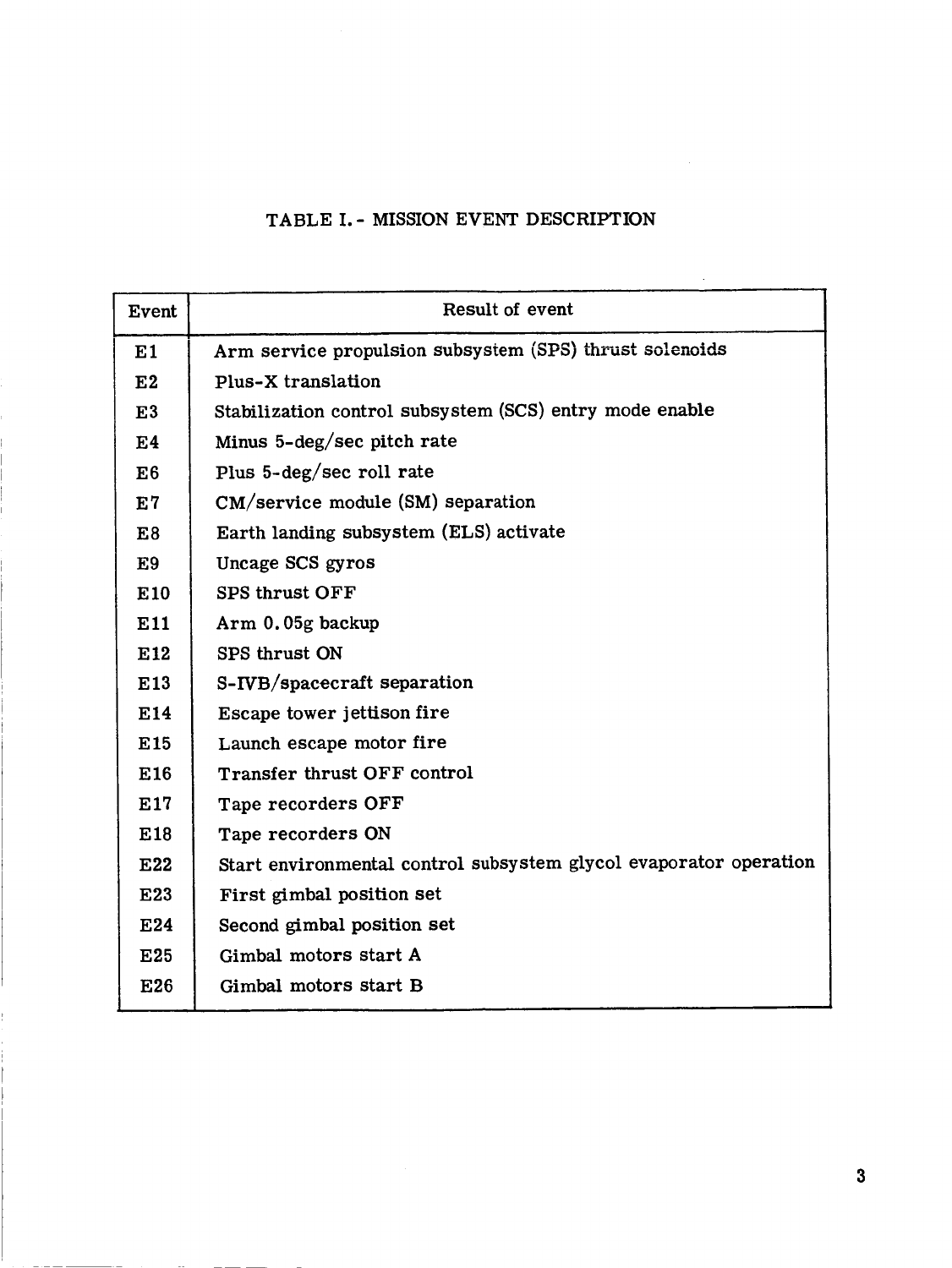| Sequence     | Result of event                                        | Event             | Time from range<br>zero, sec |        |  |  |
|--------------|--------------------------------------------------------|-------------------|------------------------------|--------|--|--|
| number       |                                                        |                   | Planned                      | Actual |  |  |
| $\mathbf{1}$ | Start normal timer                                     |                   | 652.7                        | 663.1  |  |  |
| $\mathbf 2$  | Tape recorders OFF                                     | E17 ON            | 654.7                        | 665.2  |  |  |
| 3            | S-IVB/spacecraft separation signal ON                  | E13 ON            | 832.7                        | (a)    |  |  |
|              | Uncage SCS gyros                                       | E9 ON             | 832.7                        | 843.2  |  |  |
| 4            | S-IVB/spacecraft separation signal OFF                 | E13 OFF           | 836.2                        | (a)    |  |  |
|              | Plus-X translation ON                                  | E <sub>2</sub> ON | 836.2                        | 846.7  |  |  |
| 5            | Plus-X translation OFF                                 | E2 OFF            | 854.2                        | 864.6  |  |  |
| 6            | Plus-X translation ON                                  | E <sub>2</sub> ON | 1170.7                       | 1181.2 |  |  |
|              | First gimbal position set                              | E23 ON            | 1170.7                       | (a)    |  |  |
| 7            | Primary SPS gimbal motors ON                           | E25 ON            | 1185.7                       | 1196.1 |  |  |
| 8            | Secondary SPS gimbal motors ON                         | E26 ON            | 1186.7                       | (a)    |  |  |
|              | Remove primary motors ON command                       | E25 OFF           | 1186 7                       | (a)    |  |  |
| 9            | Remove secondary motors ON command                     | E26 OFF           | 1187.7                       | (a)    |  |  |
| 10           | Arm SPS thrust solenoids                               | E1 ON             | 1200.7                       | 1211.2 |  |  |
|              | SPS thrust on ON                                       | E12 ON            | 1200.7                       | 1211 2 |  |  |
| 11           | Tape recorders ON                                      | E18 ON            | 1311.2                       | 1321.9 |  |  |
| 12           | Plus-X translation OFF                                 | E2 OFF            | 1384.7                       | 1395.2 |  |  |
|              | SPS thrust on OFF                                      | E12 OFF           | 1384.7                       | 1395.2 |  |  |
| 13           | SPS thrust off ON (secondary source<br>of SPS control) | E10 ON            | 1385.0                       | 1395.4 |  |  |
| 14           | Plus-X translation ON                                  | E <sub>2</sub> ON | 1385.2                       | 1395.7 |  |  |
|              | SPS thrust off OFF                                     | E10 OFF           | 1385.2                       | (b)    |  |  |
|              | Second gimbal position set                             | E24 ON            | 1385.2                       | 1395.7 |  |  |
| 15           | SPS thrust on ON                                       | E12 ON            | 1400.2                       | 1410.7 |  |  |
| 16           | SPS thrust on OFF                                      | E12 OFF           | 1410.2                       | 1420.7 |  |  |
|              | Plus-X translation OFF                                 | E2 OFF            | 1410.2                       | 1420.7 |  |  |
| 17           | Pitch rate $(-5 \text{ deg/sec})$ ON                   | E4 ON             | 1413.7                       | 1424.1 |  |  |
| 18           | Pitch rate (-5 deg/sec) OFF                            | E4 OFF            | 1431.7                       | 1442.1 |  |  |
| 19           | CM/SM separation start                                 | E7 ON             | 1443.7                       | (a)    |  |  |
|              | SCS entry mode ON                                      | E3 ON             | 1443.7                       | 1454.2 |  |  |
| 20           | Pitch rate (-5 deg/sec) ON                             | E4 ON             | 1452.2                       | 1462.6 |  |  |
| 21           | Pitch rate (-5 deg/sec) OFF                            | E4 OFF            | 1468.7                       | 1479.1 |  |  |
|              | Roll rate (+5 deg/sec) ON                              | E6 ON             | 1468.7                       | 1479.2 |  |  |
| 22           | Roll rate (+5 deg/sec) OFF                             | E6 OFF            | 1504.7                       | 1515.1 |  |  |
|              | Arm 0.05g backup                                       | E11 ON            | 1504.7                       | (a)    |  |  |
|              | ELS activate                                           | E8 ON             | 1504.7                       | (b)    |  |  |

#### TABLE **11** .- CONTROL PROGRAMER COMMANDS SEQUENCE FOR NORMAL MISSION **TIME** LINE

a<sub>No</sub> measurement available to determine time.

b<sub>Time</sub> could not be determined from intermittent data.

 $\bar{1}$ 

j

Ť

 $\overline{\phantom{a}}$ 

 $\frac{1}{2}$ 

 $\overline{1}$  $\overline{1}$ 

 $\mid$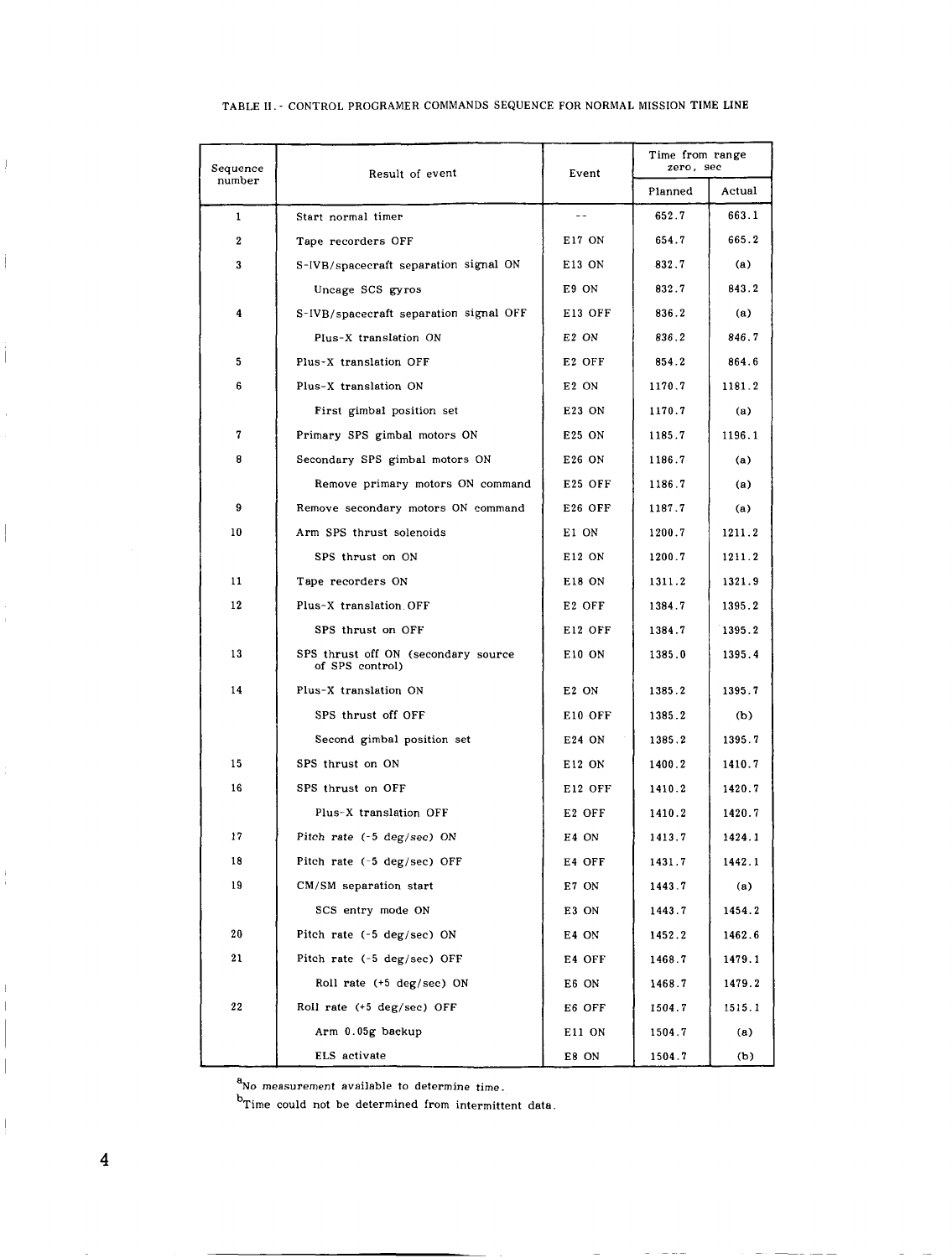The timers used the spacecraft 400-hertz alternating-current power source to provide rotation to mechanisms using preset cams for the timing functions. The **mini**mum interval between each event setting was 0.5 second with an accuracy of  $\pm 0.2$  second. The maximum duration between the first and last events for an individual timer was 2498 seconds. Timer motor runup time was approximately 0.1 second for power applications. Approximately 0.3 second was required for the end of timer motor rotation after power turnoff.

The RCC unit of the CP provided the real-time ground control linkage between the updata link (UDL)/spacecraft radio command equipment (RCE) and the spacecraft operational subsystems (fig. 1). The RCC unit used input signals provided by the 15 relay contacts of the RCE. These 15 RCE input signals, processed by the RCC internal relay logic, provided the control capability for 38 real-time commands. The RCC used relay driver networks to ensure that signals of marginal voltage levels from the UDL/RCE would be presented to the RCC logic relay solenoids at the proper amplitude and for the proper time period to accomplish the correct driving functions through the ACC and enable the onboard systems to carry out these commands.

The detailed functional description of each ground command that was designed to be processed by the radio command controller is shown in table **111.** The functions are self-explanatory. The relay numbers noted in the descriptions are located in the spacecraft 009 functional integrated system schematics.

The ARS consisted of a gyro package for providing backup attitude reference information to the mission control center. The downdata-link attitude reference measurements were displayed and compared in real time in the mission control center for establishing vehicle orientation and system performance. The ARS provided flight control personnel in the mission control center with adequate information on the CM attitude to enable them to uplink the "direct rotation" ground commands (ground commands 10 to 15) for specific time periods and thus to reorient the spacecraft. This control feature was designed for emergency backup ground control and was not used during the flight.

The normal mission mode was inititated when the ACC received the "All **S-IVB**  engines off" command from the Saturn **IVB (S-IVB).** This command is considered the first sequence of the normal mission time line (table **11).** The list of mission sequences contained in table **I1** includes both planned and actual occurrence times. The eventswitching accuracy was specified to be  $\pm 0.2$  second, with the accuracy for four critical events  $- E4$ , E6, E10, and E12 (table I)  $-$  specified to be  $\pm 0.1$  second. A comparison of mission sequence times for the AS-201 mission shows that the **S-NB** gave the actual "All **S-IVB** engines off" command (start normal timer) approximately 10.5 seconds after the preplanned time (table II). This resulted in an actual flight time delay of 10.5 seconds in the remaining sequences because the Agena B timer operates on preset cams. When the late start of the normal timer is considered, only one event varied more than 0.1 second from the preset nominal. The variant event was sequence 11, "Tape recorders on, " which differed 0.2 second from the preset nominal. The measurement sample rates could have contributed to this error; however, the time was within the specification of 0.2 second.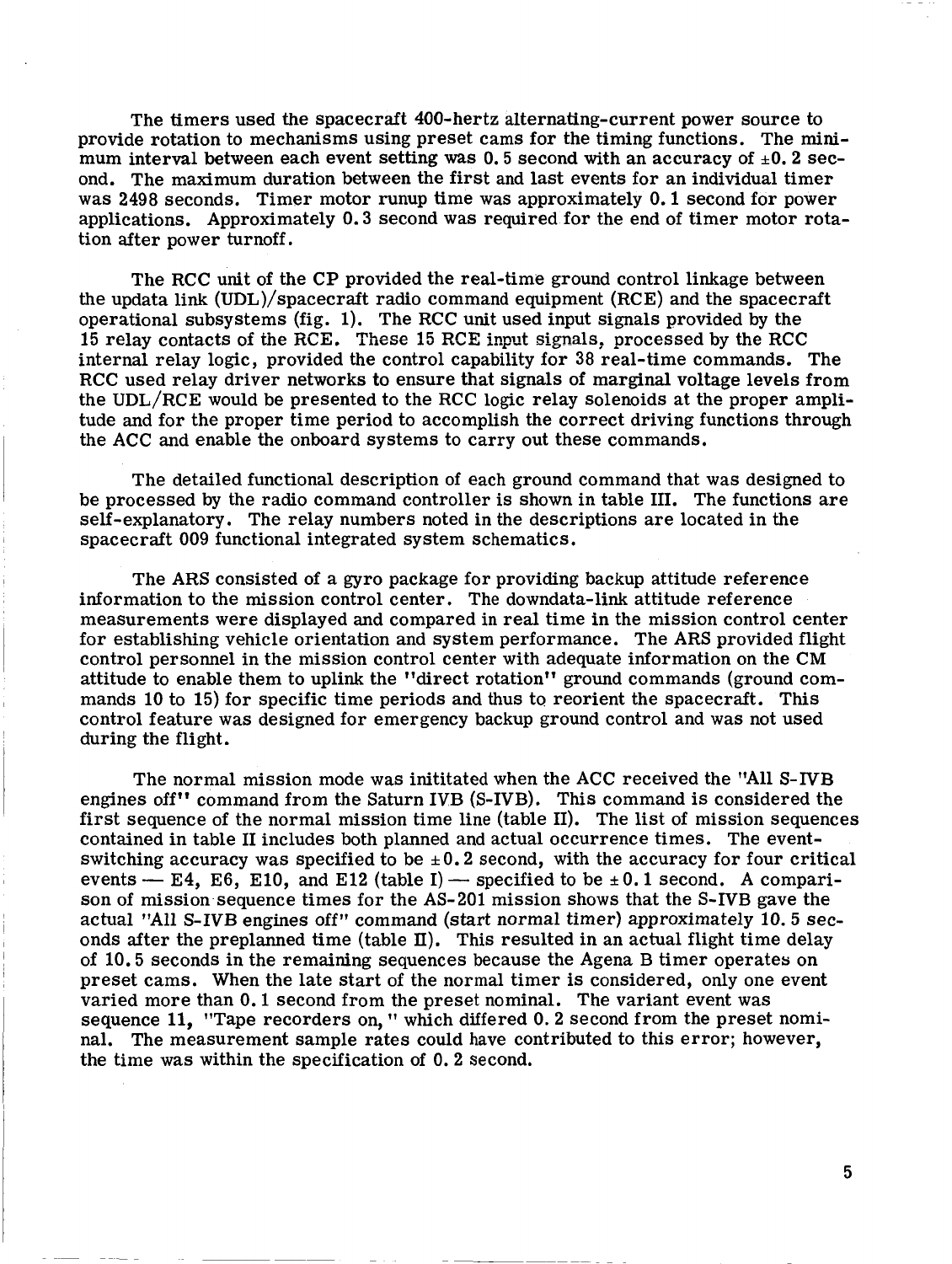#### TABLE **111.-** GROUND COMMAND DESCRIPTION

|                 | Command                            |                       | Relay type | Function performed                                                                                                                                                                                                                             |  |  |  |  |  |
|-----------------|------------------------------------|-----------------------|------------|------------------------------------------------------------------------------------------------------------------------------------------------------------------------------------------------------------------------------------------------|--|--|--|--|--|
| Code            |                                    | Latching<br>Momentary |            |                                                                                                                                                                                                                                                |  |  |  |  |  |
| $^a$ GC1        | Roll rate backup                   | x                     |            | Activates relays 23K21 (yaw axis roll rate transfer),<br>19K1 (rate input transfer, roll), and 12K3 (cage roll<br>gyro); inhibits +5-deg/sec ROLL RATE command; in-<br>hibits +X TRANSLATION; and commands THRUST OFF                          |  |  |  |  |  |
| GC2             | Pitch rate backup                  | x                     |            | Activates relays 25K1 (rate input transfer pitch) and<br>12K1 (cage pitch gyro); inhibits ±5-deg/sec PITCH<br>RATE command; inhibits +X TRANSLATION; and commands<br>THRUST OFF                                                                |  |  |  |  |  |
| GC3             | Yaw rate backup                    | x                     |            | Activates relays 23K1 (rate input transfer yaw) and<br>12K2 (cage yaw gyro); inhibits +X TRANSLATION;<br>and commands THRUST OFF                                                                                                               |  |  |  |  |  |
| GC4             | Roll channel quads B and D disable | X                     |            | Disables automatic commands to reaction control sub-<br>system (RCS) jets 9, 10, 11, and 12                                                                                                                                                    |  |  |  |  |  |
| GC5             | Pitch channel disable              | x                     |            | Disables automatic commands to RCS jets 1, 2, 3,<br>and 4                                                                                                                                                                                      |  |  |  |  |  |
| GC6             | Yaw channel disable                | $\mathbf{x}$          |            | Disables automatic commands to RCS jets 5, 6, 7,<br>and 8                                                                                                                                                                                      |  |  |  |  |  |
| GC7             | Roll attitude gyro interrupt       | $\mathbf{x}$          |            | Activates relays 12K3 (cage roll gyro), 19K20 (pseu-<br>dorate cutout), and 19K4 (reaction jet controller (RJC)<br>attitude switching); inhibits +5-deg/sec ROLL RATE<br>command; inhibits +X TRANSLATION; and commands<br>THRUST OFF          |  |  |  |  |  |
| CC8             | Pitch attitude gyro interrupt      | $\mathbf x$           |            | Activates relays 25K20 (pseudorate cutout), 25K4 (RJC<br>attitude switching), and 12K1 (cage pitch gyro); in-<br>hibits +5-deg/sec PITCH RATE command; inhibits +X<br>TRANSLATION; and commands THRUST OFF                                     |  |  |  |  |  |
| GC <sub>9</sub> | Yaw attitude gyro interrupt        | X                     |            | Activates relays 23K20 (pseudorate cutout), 23K4 (RJC<br>attitude switching), and 12K2 (cage yaw attitude gyro);<br>inhibits +X TRANSLATION; and commands THRUST OFF                                                                           |  |  |  |  |  |
| GC10            | Direct rotation (positive pitch)   |                       | X          | Activates relays 25K18 (automatic control interrupt);<br>activates RCS jets 1 and 3 through direct coils<br>(not through jet select logic)                                                                                                     |  |  |  |  |  |
| GCI1            | Direct rotation (negative pitch)   |                       | x          | Activates relays 25K18 (automatic control interrupt);<br>activates RCS jets 2 and 4 through direct coils<br>(not through jet select logic)                                                                                                     |  |  |  |  |  |
| GC12            | Direct rotation (positive yaw)     |                       | X          | Activates relays 23K18 (automatic control interrupt);<br>activates RCS jets 5 and 7 through direct coils<br>(not through jet select logic)                                                                                                     |  |  |  |  |  |
| GC13            | Direct rotation (negative yaw)     |                       | x          | Activates relays 23K18 (automatic control interrupt);<br>activates RCS jets 6 and 8 through direct coils<br>(not through jet select logic)                                                                                                     |  |  |  |  |  |
| GC14            | Direct rotation (positive roll)    |                       | x          | Activates relays 19K18 (automatic control interrupt);<br>activates RCS jets 9, 11, 13, and 15 through direct<br>coils (not through jet select logic)                                                                                           |  |  |  |  |  |
| GC15            | Direct rotation (negative roll)    |                       | x          | Activates relays 19K18 (automatic control interrupt);<br>activates RCS jets 10, 12, 14, and 16 through<br>direct coils (not through jet select logic)                                                                                          |  |  |  |  |  |
| GC16            | Direct thrust ON                   |                       | x          | Activates relays 25K15, 23K15, 19K15 (pitch, yaw, and<br>roll engine ignition) and 25K18 and 23K18 (automatic<br>control interrupt, pitch and yaw); applies 28 V dc<br>to high side; grounds the side of thrust coils; and<br>is reset by GC17 |  |  |  |  |  |

 $\sim$  -------

<sup>8</sup>Ground command.

**6** 

ľ

Ī.

Ĺ,

l,

 $\begin{array}{c} \begin{array}{c} \begin{array}{c} \end{array} \\ \begin{array}{c} \end{array} \end{array} \end{array}$ 

 $\hat{\mathbf{r}}$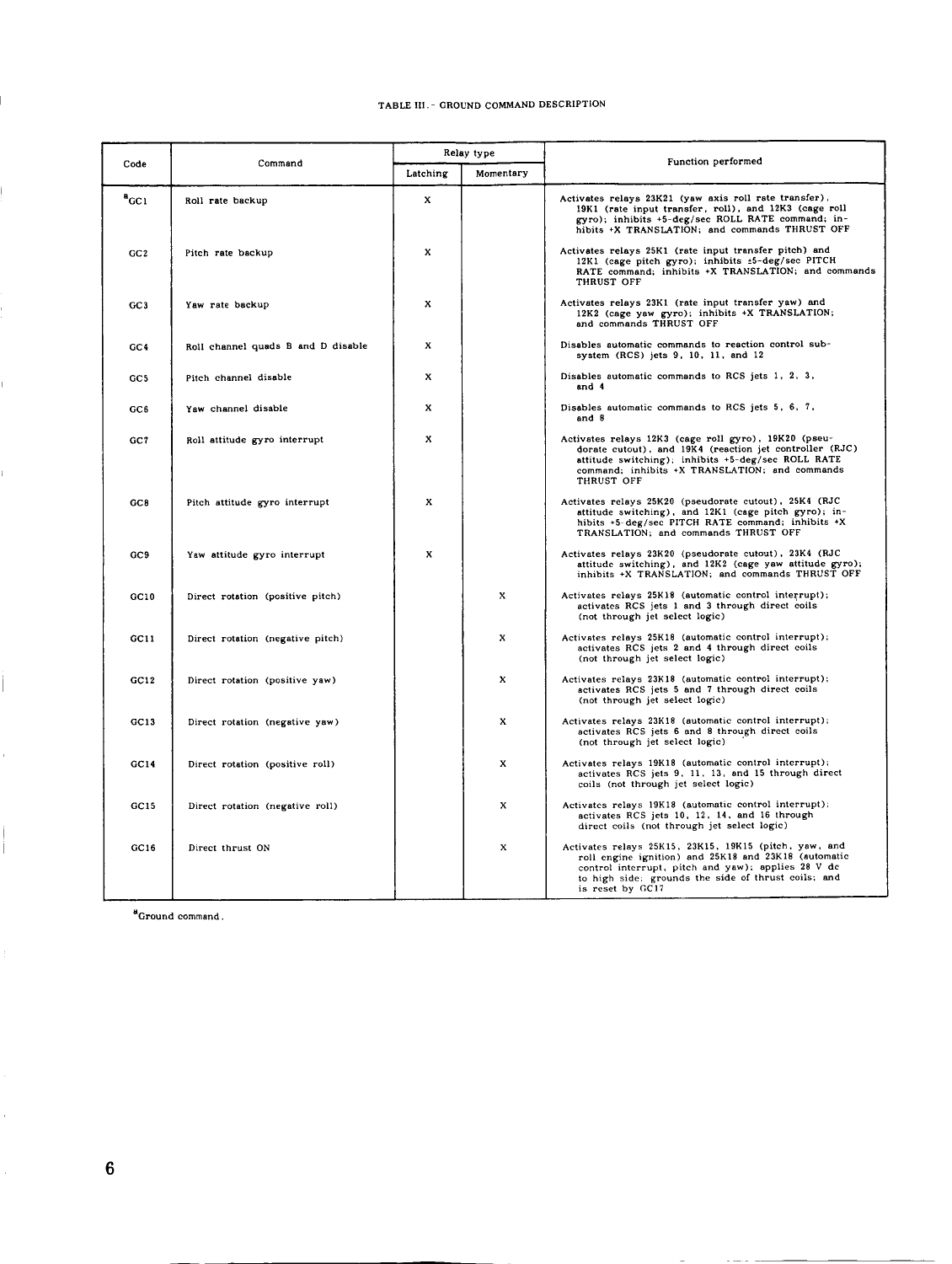#### TABLE 111 .- GROUND COMMAND DESCRIPTION - Concluded

|                  |                                                 | Relay type                |           |                                                                                                                                                                                                                                                                                                                                                   |  |  |  |  |
|------------------|-------------------------------------------------|---------------------------|-----------|---------------------------------------------------------------------------------------------------------------------------------------------------------------------------------------------------------------------------------------------------------------------------------------------------------------------------------------------------|--|--|--|--|
| Code             | Command                                         | Latching                  | Momentary | <b>Function performed</b>                                                                                                                                                                                                                                                                                                                         |  |  |  |  |
| GC17             | Direct thrust OFF                               | x                         |           | Deactivates relays 25K15, 23K15, 19K15 (pitch, yaw,<br>and roll engine ignition) and 25K18 and 23K18 (auto-<br>matic control interrupt, pitch and yaw); removes<br>28-V de power from high side of thrust coils; and is<br>reset by GC16                                                                                                          |  |  |  |  |
| GC18             | Direct ullage                                   |                           | x         | Activates relays 25K18 and 23K18 (automatic control<br>interrupt, pitch and yaw); arms (and latches<br>armed) the SCS integrator; activates RCS jets 1, 2,<br>5, and 6 through direct coils (not through jet<br>select logic)                                                                                                                     |  |  |  |  |
| GC19             | SM quad A propellant OFF                        |                           | x         | Disables RCS jets 2, 3, 13, and 16                                                                                                                                                                                                                                                                                                                |  |  |  |  |
| GC20             | SM quad B propellant OFF                        |                           | x         | Disables RCS jets 6, 7, 9, and 12                                                                                                                                                                                                                                                                                                                 |  |  |  |  |
| GC21             | SM quad C propellant OFF                        |                           | x         | Disables RCS jets 1, 4, 14, and 15                                                                                                                                                                                                                                                                                                                |  |  |  |  |
| GC22             | SM quad D propellant OFF                        |                           | x         | Disables RCS jets, 5, 8, 10, and 11                                                                                                                                                                                                                                                                                                               |  |  |  |  |
| GC23             | CM system A propellant OFF                      |                           | x         | Disables RCS jets 1, 2, 5, 8, 9, and 12                                                                                                                                                                                                                                                                                                           |  |  |  |  |
| GC24             | CM system B propellant OFF                      |                           | x         | Disables RCS jets 3, 4, 6, 7, 10, and 11                                                                                                                                                                                                                                                                                                          |  |  |  |  |
| GC25             | Abort                                           | x                         |           | Before launch escape tower jettison, commands launch<br>escape subsystem abort in master events sequence<br>controller (MESC) and inhibits CP timers: after<br>launch escape tower jettison but before S-IVB shutdown,<br>starts SPS abort timer in CP and inhibits normal<br>mission timer; after S-IVB shutdown, has no effect on<br>spacecraft |  |  |  |  |
| GC26             | ELS activate                                    | x                         |           | Arms 7620-m (25 000 ft) barometric switch in ELS                                                                                                                                                                                                                                                                                                  |  |  |  |  |
| GC 27            | Reset latch commands (except GC17)              |                           | x         | Resets all latching ground commands except GC17                                                                                                                                                                                                                                                                                                   |  |  |  |  |
| GC <sub>28</sub> | Roll channel quads A and C disable              | x                         |           | Disables automatic command to RCS jets 13, 14, 15,<br>and 16                                                                                                                                                                                                                                                                                      |  |  |  |  |
| GC29             | 0.05g backup                                    | x                         |           | Activates relays 12K1, 12K2 (cage gyro, pitch and yaw),<br>25K4, 23K4 (RJC attitude switching, pitch and yaw),<br>and 23K16 (roll to yaw coupling); inhibits ±5-deg/sec<br>PITCH RATE command; inhibits +X TRANSLATION; and<br>commands THRUST OFF                                                                                                |  |  |  |  |
| GC30             | CM/SM separation and SCS entry mode<br>enable   | x                         |           | Activates relays 25K3, 23K3, 19K3 (attitude gyro<br>accelerometer package attitude input pitch, yaw,<br>and roll), 25K5, 23K5, and 19K5 (entry gain pitch,<br>yaw, and roll); arms 0.05g switch; and starts CM/SM<br>separation sequence in MESC                                                                                                  |  |  |  |  |
| GC31             | Launch escape tower jettison                    | $\boldsymbol{\mathrm{x}}$ |           | Initiates escape tower jettison fire in MESC; arms<br>abort timer; and starts backup tower jettison timer<br>using the launch escape motor for jettison                                                                                                                                                                                           |  |  |  |  |
| GC32             | SM quad B propellant ON                         |                           | x         | Enables RCS jets 6, 7, 9, and 12                                                                                                                                                                                                                                                                                                                  |  |  |  |  |
| GC33             | SM quad C propellant ON                         |                           | x         | Enables RCS jets 1, 4, 14, and 15                                                                                                                                                                                                                                                                                                                 |  |  |  |  |
| GC34             | SM quad D propellant ON                         |                           | x         | Enables RCS jets 5, 8, 10, and 11                                                                                                                                                                                                                                                                                                                 |  |  |  |  |
| GC35             | SM quad A and CM system A propel-<br>lant ON    |                           | x         | Enables RCS jets, 2, 3, 13, and 16; enables CM jets 1,<br>2.5.8.9 and 12                                                                                                                                                                                                                                                                          |  |  |  |  |
| GC 36            | CM system B propellant ON                       |                           | x         | Enables CM jets 3, 4, 6, 7, 10, and 11                                                                                                                                                                                                                                                                                                            |  |  |  |  |
| GC37             | Normal timer start                              | x                         |           | Starts and latches normal timer on                                                                                                                                                                                                                                                                                                                |  |  |  |  |
| GC38             | S-IVB/spacecraft separation and<br>uncage gyros | X                         |           | Deactivates relays 12K1, 12K2, and 12K3 (cage gyro<br>pitch, yaw, and roll), enables -5-deg/sec PITCH<br>RATE command, +5-deg/sec ROLL RATE command, and<br>+X TRANSLATION; removes THRUST OFF command; and<br>initiates S-IVB/spacecraft separation sequence in<br>mission event sequencer                                                       |  |  |  |  |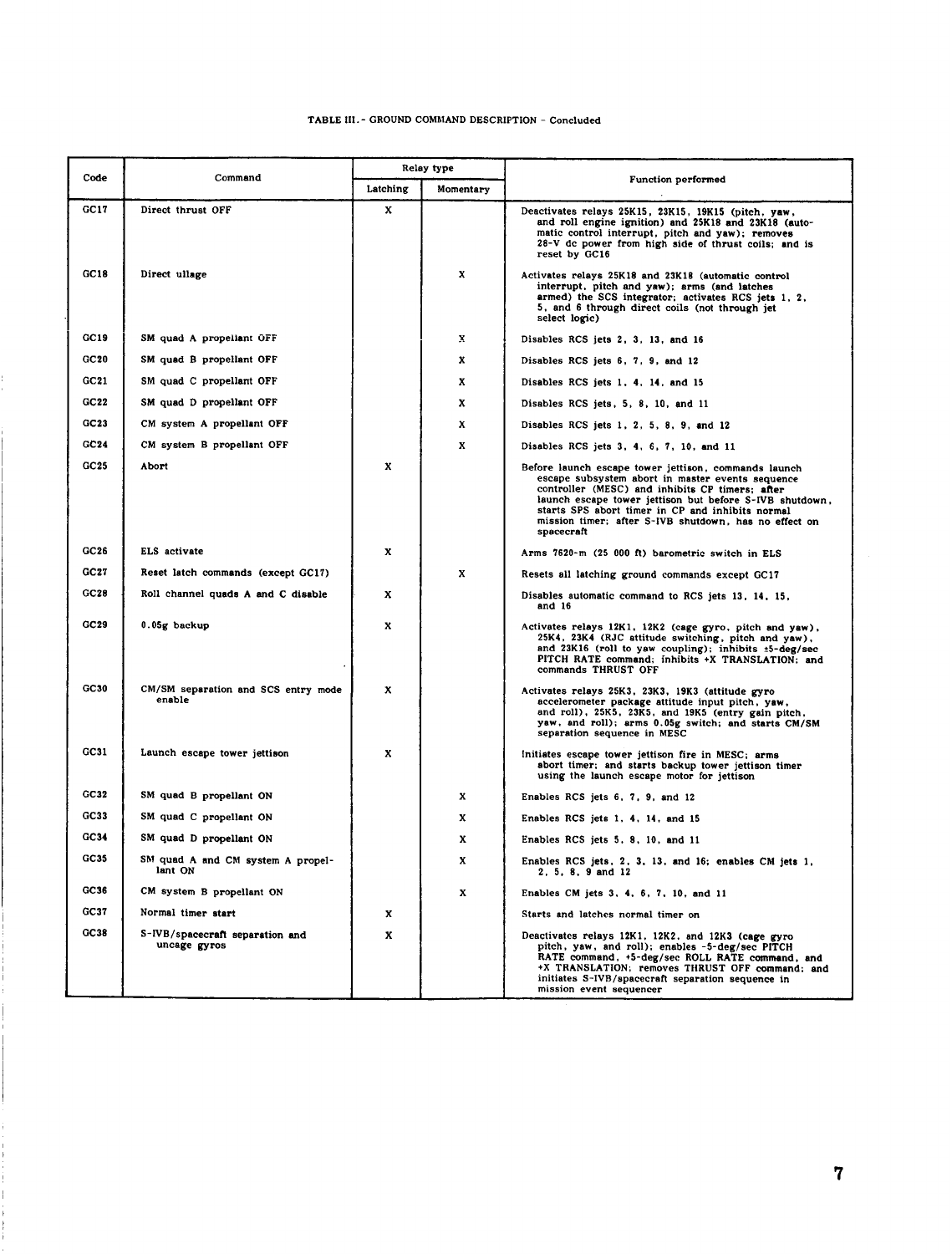**As** planned for the first 16 mission sequences, the CSM was maintained at the attitude and relative orientation in space that was established by the Saturn instrument unit at the time of CSM/S-IVB separation. During the 18-second duration of sequences 17 and 18, precision torquing current was applied to the attitude gyros of the stabilization and control subsystem and the CSM was reoriented 90" **(5** deg/sec for 18 seconds =  $90^{\circ}$ ) in pitch. By this maneuver, the CSM was oriented for CM/service module (SM) separation. After separation (during sequences 20, 21, and 22), the CM orientation was changed  $82.5^{\circ}$  (5 deg/sec for 16.5 seconds =  $82.5^{\circ}$ ) in pitch and 180" **(5** deg/sec for 36 seconds = 180" ) in roll to establish the reentry attitude for the CM.

# DESIGN USING EXISTING TECHNOLOGY

The critical schedule requirements for the CP development necessitated the use of existing electronic technology. Whenever possible, existing components that had been used and qualified on other missile and space programs were used.

Hermetically sealed, general-purpose, all-welded-construction, microminiature relays were used extensively to establish the circuit logic and switching for the **CP.**  The 28-V dc relays were rated at 2, 3, or 10 amperes. The relays were typically arranged as shown in figure 2, in which relay contacts are configured in the normally open state. Similar redundant configurations were used with the relay contacts in the normally closed state. Both momentary and latching relays were used in the CP design. Momentary relays remain switched into the changed state configuration as long as the switching signal to the relay solenoid is applied. Latching relays retain their switched "set" change of state until an additional "reset" switching signal is applied to the relay solenoid. The relay configurations shown in figure 2 were used to effect the desired logic circuitry.

The analysis of the mission-event criticality and its relative importance to the success of the mission determined the redundancy requirements of the circuit logic required to accomplish the mission event. **A** request for a definition of the requirements of the system interface was submitted to each engineering design group affected, and specific redundancy requirements on an event-by-event basis for the mission were obtained. The design of the CP was then established in accordance with these mission redundancy requirements. The redundancy requirements were classified into the following four general categories.

1. Simplex (not redundant) - The output or real-time command function may fail either "on" or "off" because of a single component failure (fig.  $2(a)$ ). This circuitry was used for noncritical functions.

2. Dual series (redundant) - The output or real-time command function shall not fail "on" as a result of any single component failure (fig. 2 (b)). This series redundancy was used to protect from a failure, an erroneous signal, or a noise pulse causing the event to occur inadvertently.

**8**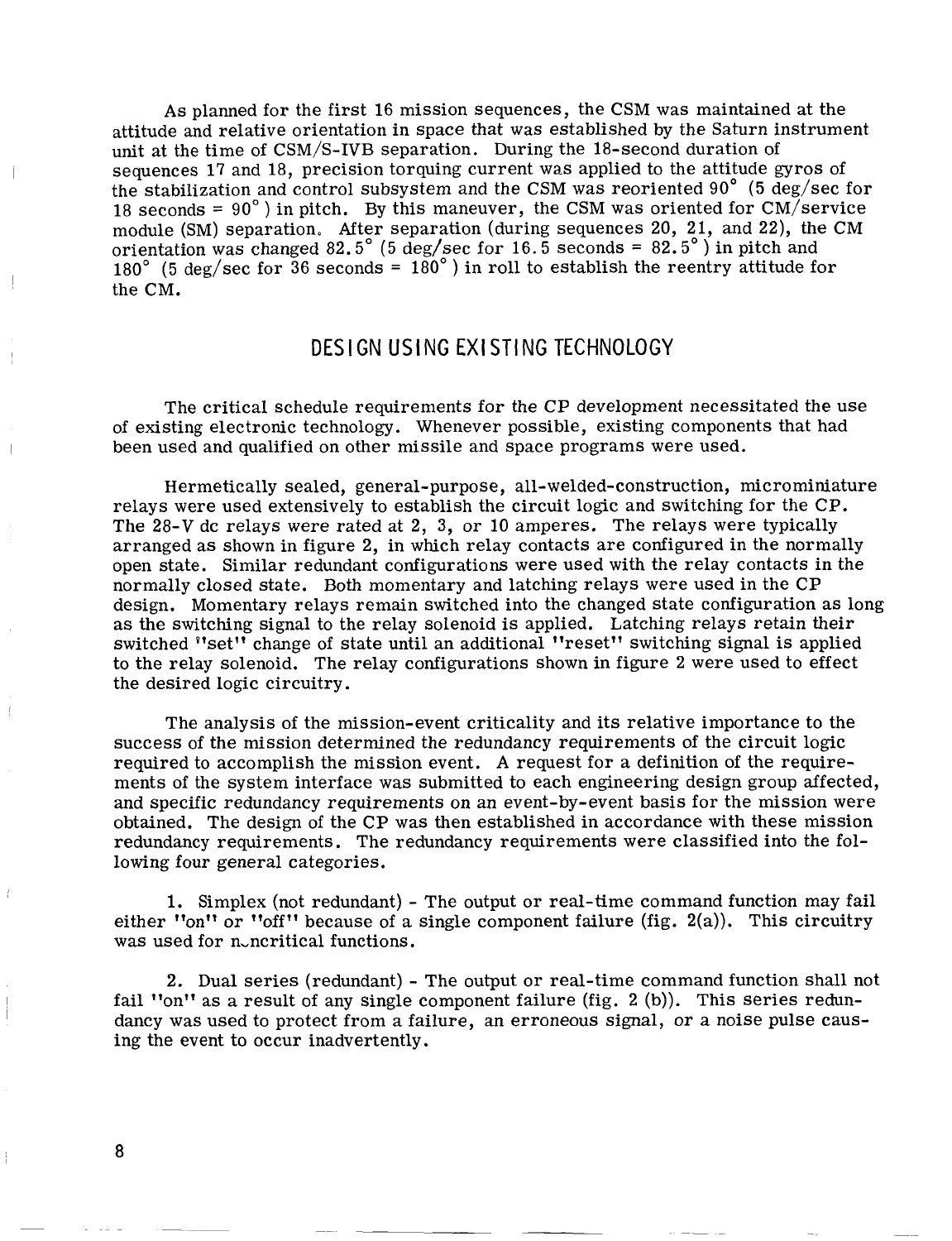

switching relays.

3. Dual parallel (redundant) - The output or real-time command function shall not fail "off" as a result of any single component failure (fig. 2(c)). This parallel redundancy was used to ensure that important events occurred even after one failure.

4. Dual series, triply parallel (redundant) - The output or real-time command function must respond correctly in the event of a single component failure (fig, 2(d)). **This complex redundant network was used** in mission-critical paths in which it was required that any single failure or any spurious signal would not cause the loss or premature actuation of the critical mission function.

The Agena B timer was selected for the timing input to the CP because it was available off the shelf and had been flight qualified and successfully flown on 22 Agena missions. Because an off-the-shelf design was selected, the time required for delivery of the first pair of timers was shortened to approximately 14 weeks. The timers were carefully evaluated **by** the NASA in September 1964 and were found to have been previously tested to requirements that equaled or exceeded the Apollo Program specifications; because of their successful flight history, the timers were considered qualified by similarity. However, additional confidence tests were performed during the prototype buildup.

# SCHEDULE-CRITI CAL DEVELOPMENT

The scheduled development period to support the Apollo spacecraft 009 subsystem installation date for the CP was 14 months. The vendor had to work on a compressed schedule to meet the CP delivery date.

The vendor's schedule stipulated that only 2 weeks would be allowed between the breadboard hardware delivery and the production hardware delivery. This is an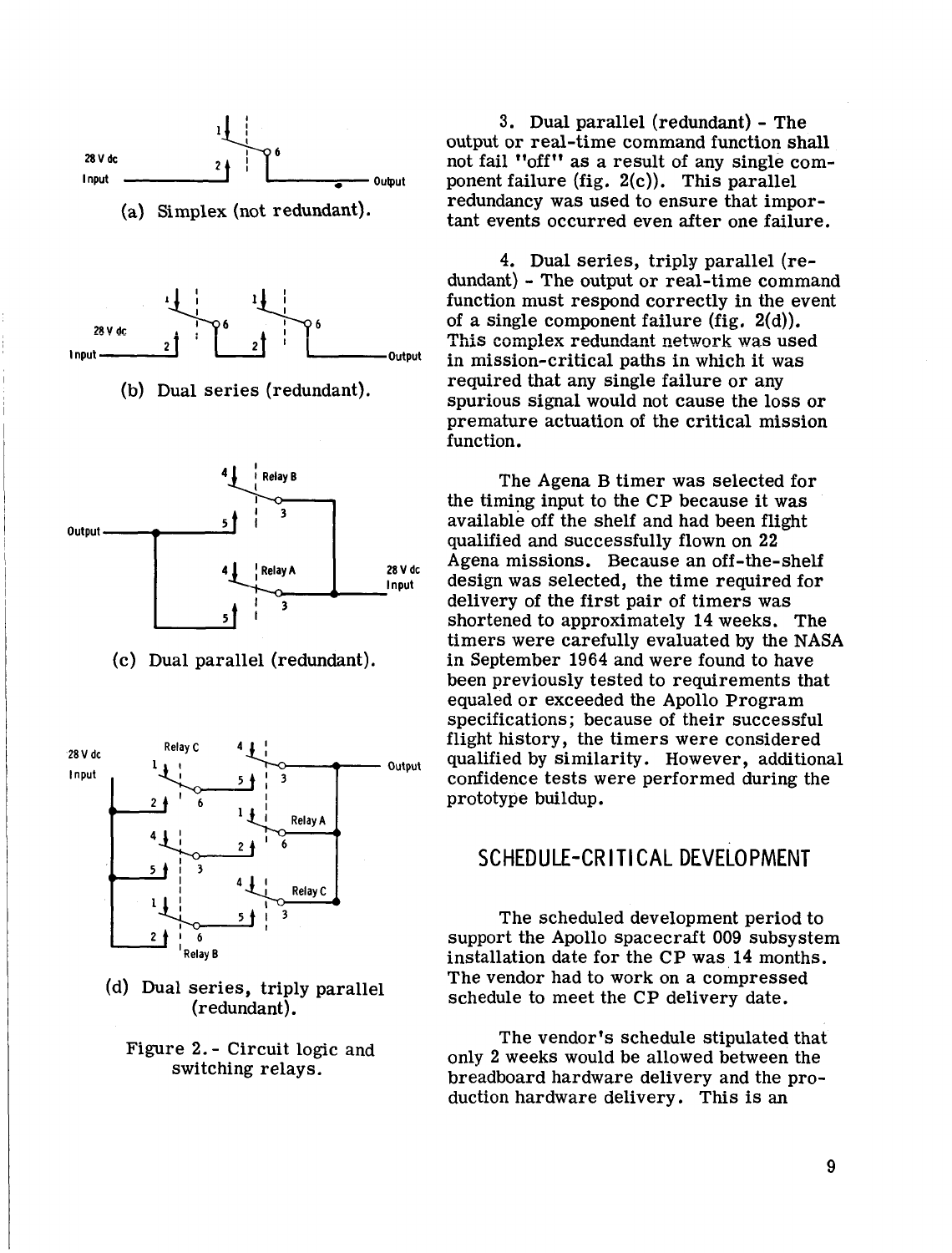impossible situation for a program in which the breadboard is to be evaluated and tested in the laboratory and the results of the evaluations are to be fed back into the production hardware design. To achieve the vendor schedule, the production hardware was manufactured in parallel with the breadboard evaluation. Any changes or modifications, or both, to the production hardware resulting from the breadboard evaluation were costly in terms of price and schedule.

The vendor's electromagnetic interference (EMI) evaluation of the hardware was the first example of the high program cost associated with a critically close delivery schedule. The EM1 tests on qualification unit 2 at the vendor facility disclosed that the high design sensitivity of the relay drivers in the CP RCC unit permitted triggering of the drivers by noise as well as by the radio command signals. A resistor-capacitor filter network was designed and added to each relay driver as a piggyback module to correct the EM1 noise problem. The addition of the piggyback modules to the unit design required a specific vibration qualification program.

The production unit 1 CP was delivered for spacecraft 009 subsystem installation in May 1965. Unit 1 was returned to the vendor facility in November 1965 to incorporate the piggyback filter and other design modifications and to correct some failures observed during the test program. Two of the failures are explained as follows.

1. During the qualification program, four tantalum wet-slug capacitors were subjected to reverse current and subsequently broke down because the test equipment had a higher electrical potential than that used on the qualification unit. The breakdown was sometimes self-healing; however, the timing function or other design function was lost at the time of the capacitor breakdown. The reverse-current condition was corrected by replacing the affected capacitors in the flight unit, by evaluating the test equipment thoroughly, and by correcting the test equipment in the areas in which reverse voltages occurred.

2. One diode failed during the qualification test program, and a similar diode failed during the vendor manufacturing buildup, By using X-ray techniques, it was determined that the diodes were contaminated by silver particles. It was presumed that silver pieces flaked off inside the diode case during vibration and thermal environment testing and eventually caused the diodes to short out. Early in December 1965, the vendor X-rayed the CP unit 1 diodes and discovered 50 questionable diodes. The diodes were replaced with diodes from a supply without contamination, and the CP was redelivered to the NASA John F. Kennedy Space Center (KSC) on December 19, 1965.

The test equipment fabricated for the CP consisted of a bench console to control the following functions: (1) load simulation, (2) radio command encoding, **(3)** power monitoring, **(4)** event simulation, (5) master clocking, and (6) channel control switching. The bench test console consisted of a power monitor panel, a digital voltmeter, **a**  digital comparator, four power supplies, an indicator control panel, a master clock, and a printer. This equipment provided the stimuli and sensors necessary to verify that the design requirements of the CP had been met and that the CP was functionally acceptable for installation in the Apollo spacecraft.

The bench test console, in general, was too elaborate and too complex for the small production quantities of flight hardware and for the critically short delivery

10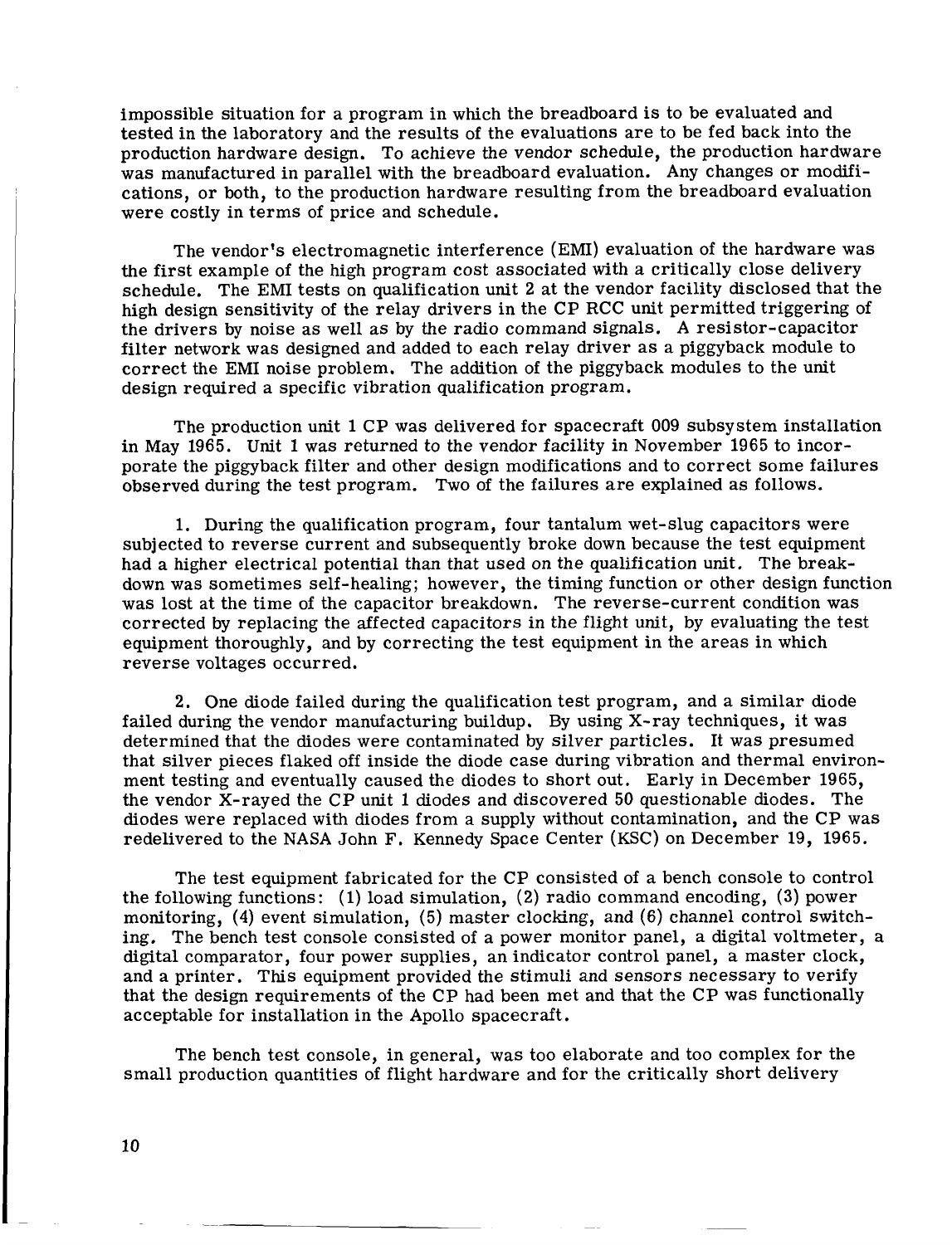schedules. Sufficient time was not allowed for proper qualification of this complex test equipment. To test the CP as a system, including the Agena B timers, the bench test console required a master clock to verify the timer-keyed events and to verify the internal timer delays of the RCC and of the automatic command controller. A printer was used with the test console to provide a tape record of the test times and the events, including the voltage levels that occurred at that time.

The tape format (fig. **3)** consisted of **16** columns of digits. Column **10,** representing the voltage potential, indicated voltage polarity, which was always positive. The first seven columns were digits reserved for the recorded event time, and the eighth column was blank. The digits in column 9 represented a code for the decimalpoint placement for columns 11 to 15. Columns 11 to 15 were used for voltage readings. Column **16** remained blank as long as the test value was within specification, *mci*  this column had an asterisk if the test value were out of tolerance. The typical test tape sequence shown in figure **3** has an out-of-tolerance reading in row **2.** The numeral **''2''** in column 9 means the decimal point is two places to the right (between columns **12** and **13)** or **?'32.00** volts. **tt** Time increases from the bottom to the top of the tape. Several identical times may be recorded because of several events being keyed at one particular time. The test tape provides an accurate record of the test data that were used in establishing the end-item historical report for the CP. The enditem report was delivered with each subsystem and remained with the spacecraft as part of the acceptance data package. **This** lengthy description emphasizes the complexity of the test equipment used for a unit that had only one flight.

The CP qualification test specification levels and the CP test plan were approved on July **1, 1965,** and the vendor was ready to begin tests on August **10, 1965.** Qualification tests officially began September **22, 1965,** and were completed November **15, 1965.** 

The qualification test program was success oriented; no time was allowed for design correction of any possible test failures or any resulting retest. Therefore, when the relay driver problem was discovered on CP qualification unit **2,** an additional requalification program was established in late November **1965.** The unit with the piggyback filter modules was retested in the vibration environment and passed successfully. The other two significant areas of interest during the qualification test program were the back-biased tantalum capacitor and the silver-contaminated diode. These problems were resolved, and the CP was successfully qualified for Apollo flight.

In spacecraft tests performed before the KSC integrated spacecraft tests, a prototype CP was used with the Agena B timers to provide the test sequencing. The CP successfully supported spacecraft testing, although there was much concern about its overall reliability. The fact that every redundant path of the CP could not be verified during spacecraft testing prompted many studies. The schematics of the parallel, series, and multiparallel paths of the CP were examined in detail. Each

| Tape readings |  |  |  |  |  |  |  |  |  |  |  |                                        |  |
|---------------|--|--|--|--|--|--|--|--|--|--|--|----------------------------------------|--|
| Diait         |  |  |  |  |  |  |  |  |  |  |  | 1 2 3 4 5 6 7 8 9 10 11 12 13 14 15 16 |  |
|               |  |  |  |  |  |  |  |  |  |  |  | 0129310 2 + 25000                      |  |
|               |  |  |  |  |  |  |  |  |  |  |  | $0 1 2 9 3 1 0 2 + 3 2 0 0 0$          |  |
|               |  |  |  |  |  |  |  |  |  |  |  | 0 1 2 4 3 1 0 2 + 2 5 0 0 0            |  |
|               |  |  |  |  |  |  |  |  |  |  |  | 0 1 2 4 3 1 0 2 + 2 5 0 0 0            |  |
|               |  |  |  |  |  |  |  |  |  |  |  | 0 1 2 4 3 1 0 2 + 2 5 0 0 0            |  |

Figure **3.-** Typical test tape section,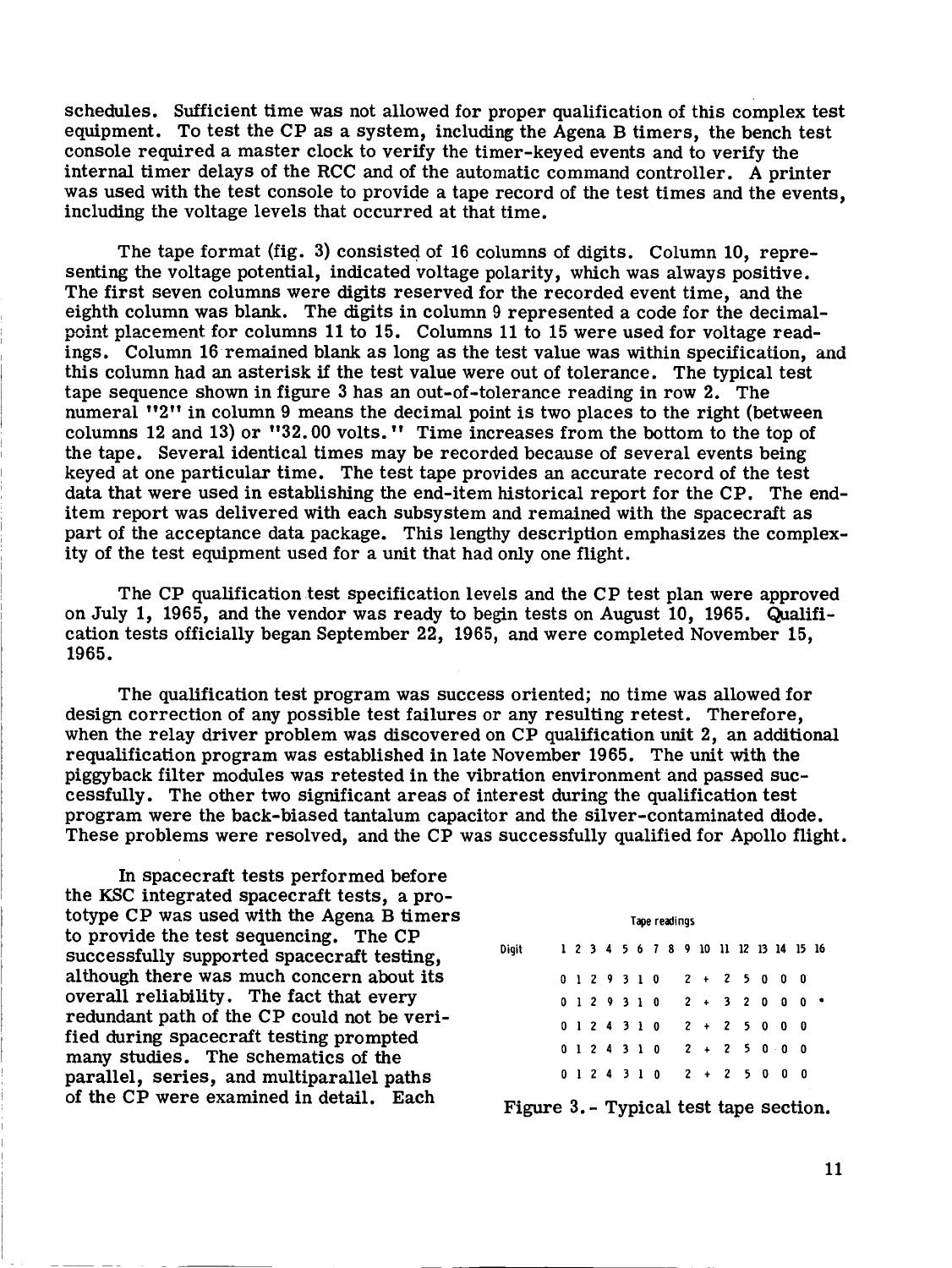path in which the redundant elements were not verified during spacecraft testing was noted, and the criticality to the mission success of a failure in each unverified path was determined. A decision was made to fly the hardware without further attempts to verify the redundancy in spacecraft testing because every redundant component in the CP had been verified during the bench acceptance test just before delivery to the KSC.

The time line of the AS-201 mission was not firmly established when the CP was delivered for spacecraft testing in May 1965. The prime contractor and the NASA developed a plan whereby the Agena B timers would be finally set and delivered to the KSC just before performance of integrated spacecraft tests. The vendor was notified by **NASA** of the flight time-line settings and delivered the timers to the KSC **2** weeks later. The delivery date for integrated testing was met, and testing was resumed at the KSC for the February 26, 1966, launch. The unmanned sequencing requirements on future programs should be placed in a software program in which sequences could be changed without affecting the hardware.

The redundancy problem is of interest because the CP was not designed as two redundant systems (A and B), as was the Mercury, Gemini, and Apollo hardware. The CP used redundant internal logic and sometimes was triply or quadruply redundant. This CP redundancy design was theoretically more reliable than the two-system (A and B) design, but the CP redundancy was difficult to verify in the spacecraft. The problem was resolved, however, for the mission control programer (MCP) used for the later unmanned flights.

## FLIGHT HI STORY

The first launch of a production Block I Apollo spacecraft using an S-IB booster was on February 26, 1966, at 11: 12 a.m. eastern standard time. The total flight time was 37 minutes 19.7 seconds. The postlaunch report for mission AS-201 states, "The control programer performed properly throughout the mission, although all events were delayed approximately 10 seconds from the nominal time line because of a late initiation signal from the launch vehicle. The attitude reference system performed as expected with relatively high gyro-drifts appearing under g-loads. Table **I1** contains the eventby-event comparison of actual and planned times. The postlaunch report also states, "The control programer performed nominally throughout the mission, providing **a.**  series of commands in the correct sequence and at the proper times within the limits of the timer. (' The only significant deviation of the flight was separation of the CSM/lunar module adapter from the S-IVB 10 seconds later than predicted. This event was used as the key starting event for the normal timer in the CP; as a result, each event occurred approximately 10 seconds late throughout the mission. In another deviation, the recovery aid (high-frequency antenna) was deployed but the signals from the antenna were not received in the recovery area. Because the CP was a one-time design, it was not tested after flight; therefore, it is not known whether the signal to activate the high-frequency transmitter was sent.